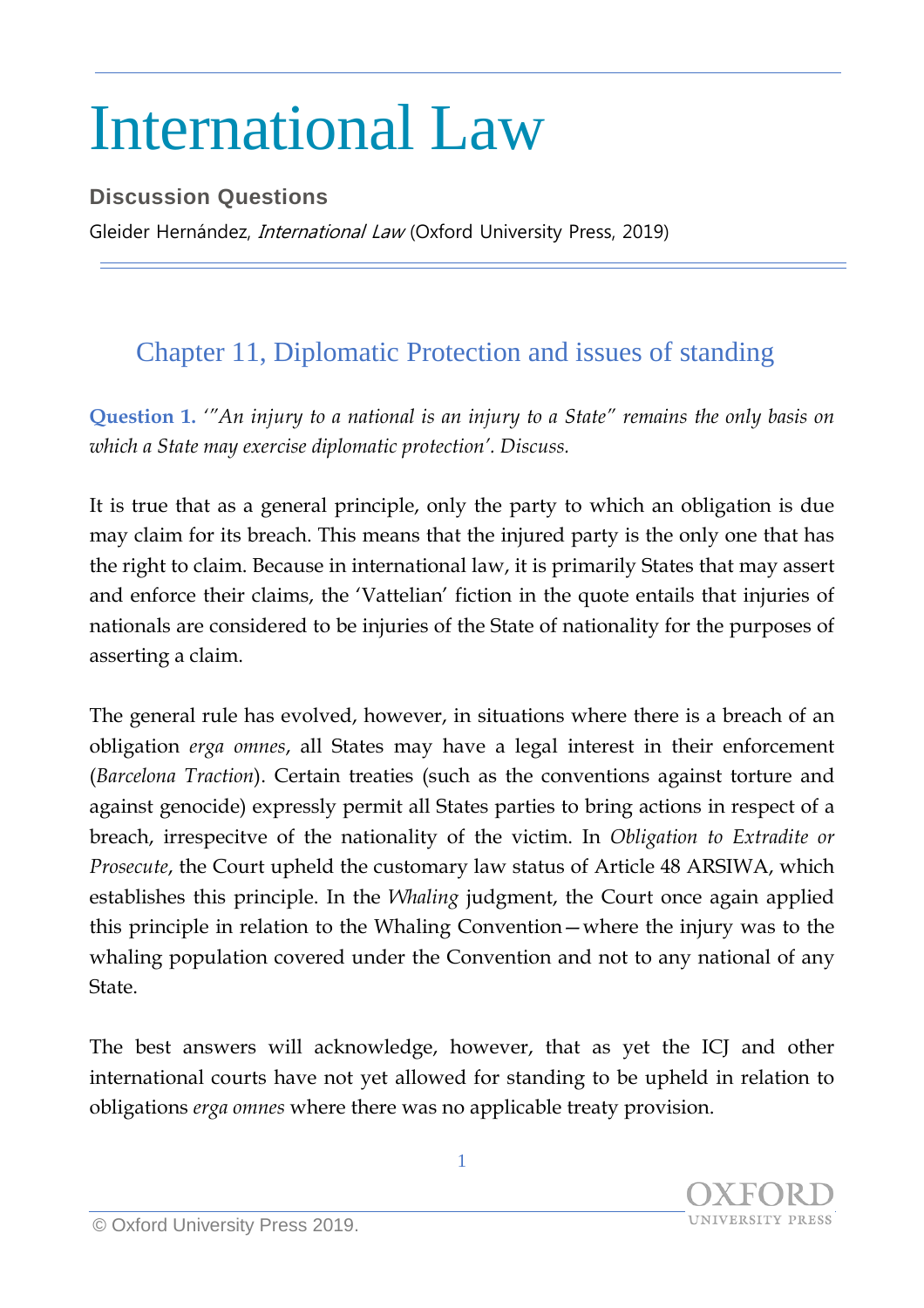**Question 2.** '*Many States can extend diplomatic protection over a corporation.' Is this true? Analyse this statement critically.*

Foremost, students would need to distinguish the rules on diplomatic protection between individuals and corporations. They would have to recall that the protection of individuals generally depends on their legal nationality, but that in some cases that nationality is not considered to be opposable internationally (*Nottebohm*). You also have situations of dual nationality in which an individual's 'effective nationality' might have to be determined. The rules for corporations are different. In *Barcelona Traction* the ICJ was clear that this principle did not apply to corporations, and that the only State of nationality is the State of incorporation. The reason for this was the very existence of the 'corporate veil' (a device to endow a corporation with its own legal personality). Recall that a corporation has officers and directors (who can come from any State), as well as shareholders (which as an aggregate body could be composed of nationals from all States!); as such, the Court decided on a relatively formal approach. In *Diallo*, when the State of incorporation was the State that had purportedly violated the rights of the corporation, a 'doctrine of substitution' whereby a shareholder could claim on behalf of the corporation (and that had been proposed by the ILC in Art 11(2) of the ADP) was rejected by the ICJ.

A detailed answer might also point out that if the direct rights of shareholders under corporate law (e.g. a right to vote, a right to a dividend) are violated, then a shareholder's national State may exercise diplomatic protection (*Diallo*, *ELSI*), but these are different situations than in respect of the actual corporation and its own rights.

**Question 3.** *What occurs when a State and its nationals have suffered injuries from the same act? Must both the State and its nationals exhaust local remedies?*

First, it is important to recall that the exhaustion of local remedies only applies to the nationals of a State and not to a State itself, which may go straight to international fora to uphold its 'direct' claims, such as an injury to State property or